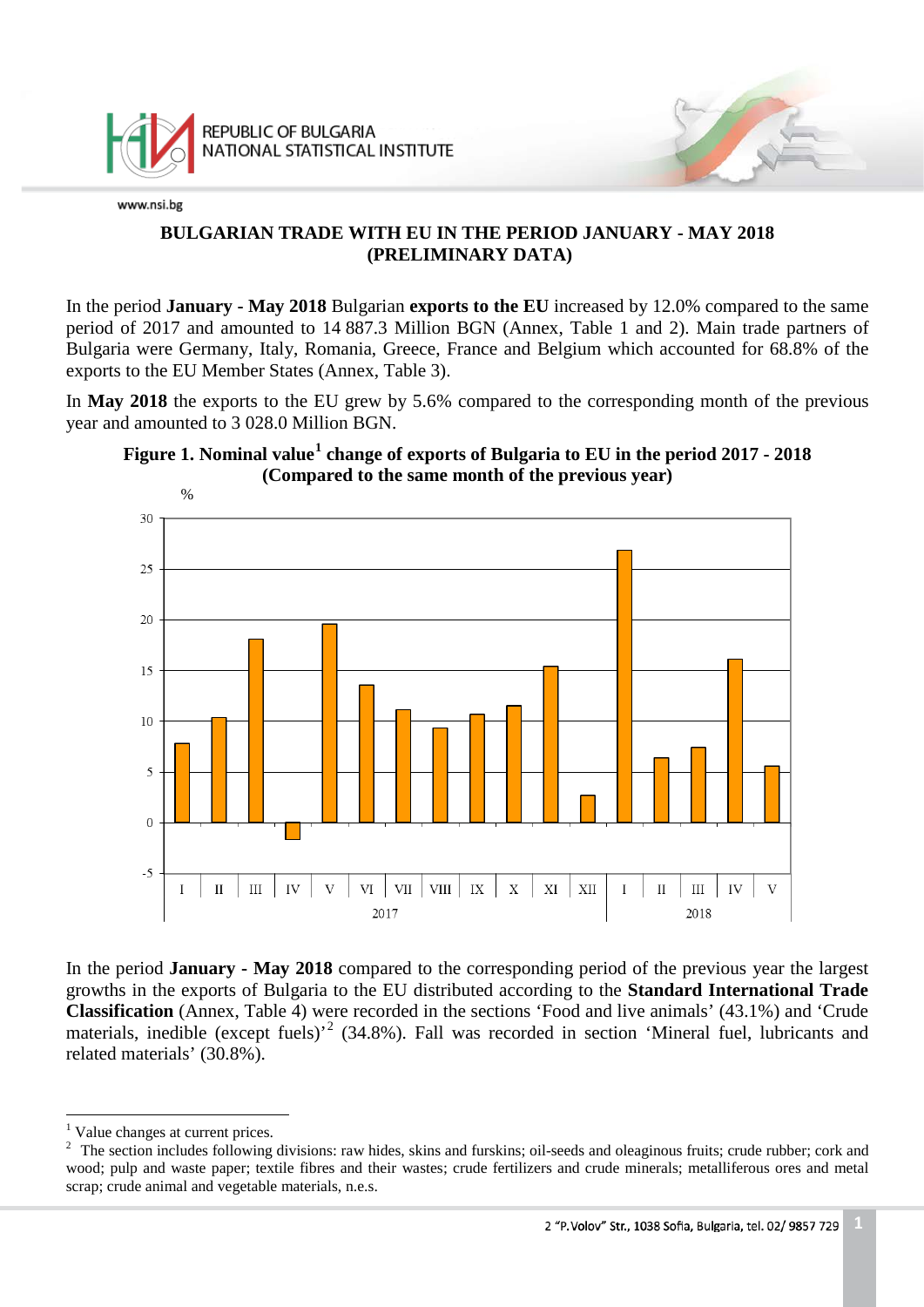

Bulgarian **imports from the EU** in the period **January - May 2018** increased by 9.7% compared to the same period of 2017 and added up to 16 389.0 Million BGN at CIF prices (Annex, Tables 1 and 2). The largest amounts were reported for the goods imported from Germany, Italy, Romania, Spain and Greece (Annex, Table 3).

In May **2018** the Bulgarian imports from the EU Member States grew by 6.5% compared to the corresponding month of the previous year and amounted to 3 367.9 Million BGN.





In the period **January - May 2018** compared to the corresponding period of 2017 the largest growth in imports from the EU distributed according to the **Standard International Trade Classification** was reported in the section 'Crude materials, inedible (except fuels)' (31.2%) while the most notable fall was observed in section 'Animals and vegetable oils, fats and waxes' (15.8%).

The **foreign trade balance** of Bulgaria (export FOB - import CIF) **with** the **EU** in the period January -May 2018 was negative and added up to 1 501.7 Million BGN (Annex, Table 1). At FOB/FOB prices (after elimination of transport and insurance costs on imports) the trade balance was also negative and amounted to 496.5 Million BGN.

<span id="page-1-0"></span><sup>&</sup>lt;sup>1</sup> Value changes at current prices.  $\frac{1}{\sqrt{2}}$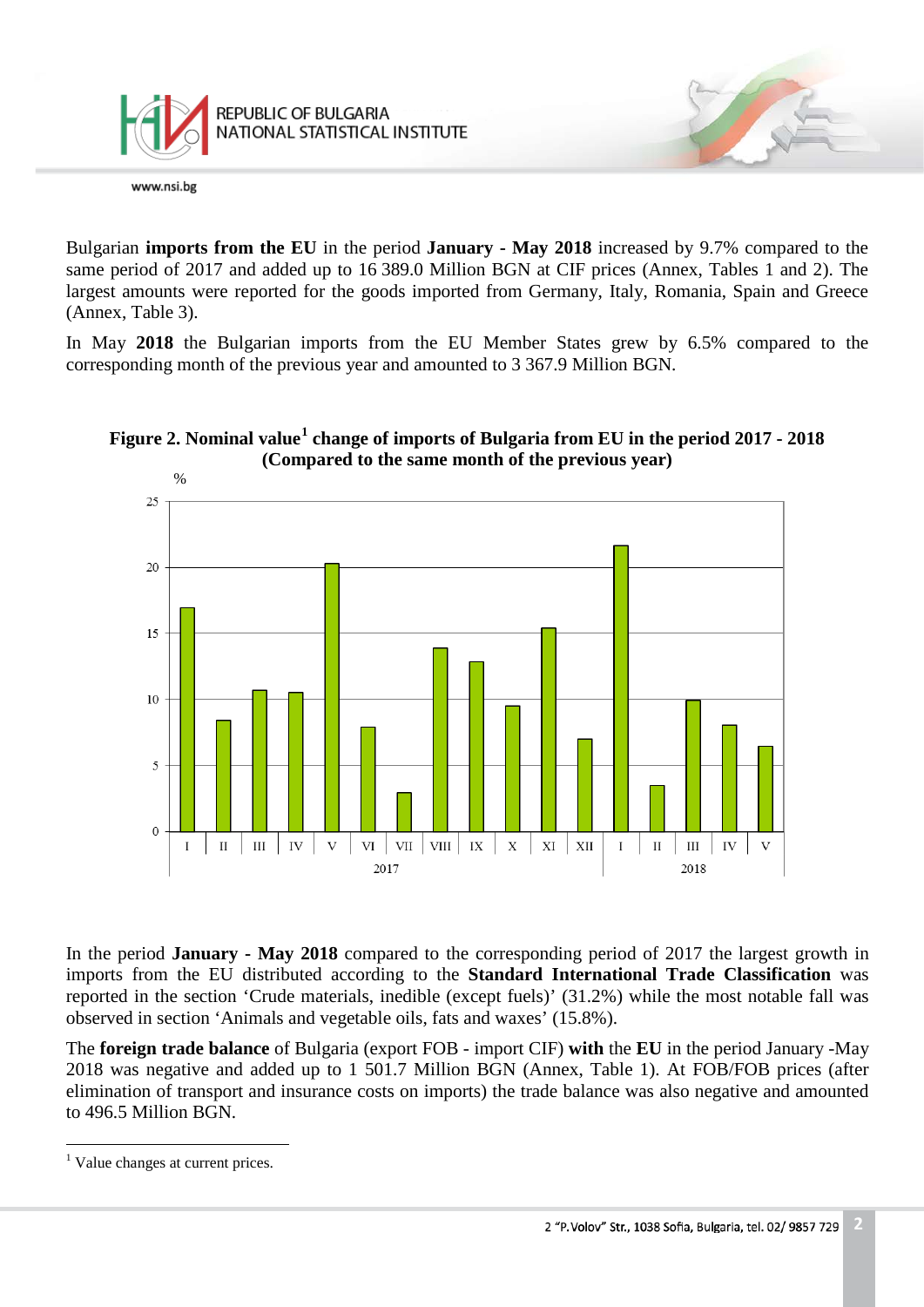



|                            |                      |         |               |                      |         |        |                                    |         |               |                                |           |               |                                      |          | (Million BGN) |
|----------------------------|----------------------|---------|---------------|----------------------|---------|--------|------------------------------------|---------|---------------|--------------------------------|-----------|---------------|--------------------------------------|----------|---------------|
| <b>Months/Periods</b>      | <b>Exports - FOB</b> |         |               | <b>Imports - CIF</b> |         |        | <b>Imports - <math>FOB2</math></b> |         |               | <b>Trade balance - FOB/CIF</b> |           |               | Trade balance - FOB/FOB <sup>2</sup> |          |               |
|                            | Total                | EU      | <b>Non EU</b> | <b>Total</b>         | EU      | Non EU | Total                              | EU      | <b>Non EU</b> | Total                          | EU        | <b>Non EU</b> | Total                                | EU       | Non EU        |
| I.2017                     | 3750.5               | 2438.4  | 1312.1        | 4229.9               | 2652.1  | 1577.8 | 3944.3                             | 2480.5  | 1463.8        | $-479.4$                       | $-213.7$  | $-265.7$      | $-193.8$                             | $-42.1$  | $-151.7$      |
| II.2017                    | 4043.8               | 2523.6  | 1520.2        | 4428.9               | 2820.8  | 1608.1 | 4135.5                             | 2647.2  | 1488.3        | $-385.1$                       | $-297.2$  | $-87.9$       | $-91.7$                              | $-123.6$ | 31.9          |
| III.2017                   | 4373.3               | 2962.0  | 1411.3        | 5305.7               | 3328.1  | 1977.6 | 4972.9                             | 3134.4  | 1838.5        | $-932.4$                       | -366.1    | $-566.3$      | $-599.6$                             | $-172.4$ | $-427.2$      |
| I - III.2017               | 12167.6              | 7924.0  | 4243.6        | 13964.5              | 8801.0  | 5163.5 | 13052.7                            | 8262.1  | 4790.6        | $-1796.9$                      | $-877.0$  | $-919.9$      | $-885.1$                             | -338.1   | $-547.0$      |
| IV.2017                    | 3907.0               | 2495.6  | 1411.4        | 4684.4               | 2977.7  | 1706.7 | 4385.0                             | 2792.3  | 1592.7        | $-777.4$                       | $-482.1$  | $-295.3$      | $-478.0$                             | -296.7   | $-181.3$      |
| V.2017                     | 4457.5               | 2867.3  | 1590.2        | 4946.4               | 3163.0  | 1783.4 | 4635.0                             | 2973.9  | 1661.1        | $-488.9$                       | $-295.7$  | $-193.2$      | $-177.5$                             | $-106.6$ | $-70.9$       |
| $I - V.2017$               | 20532.1              | 13286.9 | 7245.2        | 23595.3              | 14941.7 | 8653.6 | 22072.7                            | 14028.3 | 8044.4        | $-3063.2$                      | $-1654.8$ | $-1408.4$     | -1540.6                              | -741.4   | $-799.2$      |
|                            |                      |         |               |                      |         |        |                                    |         |               |                                |           |               |                                      |          |               |
| I.2018                     | 4185.8               | 3092.9  | 1092.9        | 5056.1               | 3226.8  | 1829.3 | 4713.7                             | 3021.8  | 1691.9        | $-870.3$                       | $-133.9$  | $-736.4$      | $-527.9$                             | 71.1     | $-599.0$      |
| II.2018                    | 3829.0               | 2686.1  | 142.9         | 4572.9               | 2918.8  | 1654.1 | 4284.8                             | 2751.1  | 1533.7        | $-743.9$                       | $-232.7$  | $-511.2$      | $-455.8$                             | $-65.0$  | $-390.8$      |
| III.2018                   | 4445.7               | 3181.7  | 1264.0        | 5129.4               | 3657.9  | 1471.5 | 4801.0                             | 3430.4  | 1370.6        | $-683.7$                       | $-476.2$  | $-207.5$      | $-355.3$                             | -248.7   | $-106.6$      |
| <b>I</b> - <b>III.2018</b> | 12460.5              | 8960.7  | 3499.8        | 14758.4              | 9803.5  | 4954.9 | 13799.5                            | 9203.3  | 4596.2        | $-2297.9$                      | $-842.8$  | $-1455.1$     | $-1339.0$                            | $-242.6$ | -1096.4       |
| IV.2018                    | 4173.2               | 2898.6  | 1274.6        | 4975.1               | 3217.6  | 1757.5 | 4647.6                             | 3017.2  | 1630.4        | $-801.9$                       | $-319.0$  | $-482.9$      | $-474.4$                             | $-118.6$ | $-355.8$      |
| V.2018                     | 4304.4               | 3028.0  | 1276.4        | 5169.5               | 3367.9  | 1801.6 | 4835.9                             | 3163.3  | 1672.6        | $-865.1$                       | $-339.9$  | $-525.2$      | $-531.5$                             | $-135.3$ | $-396.2$      |
| $I - V.2018$               | 20938.1              | 14887.3 | 6050.8        | 24903.0              | 16389.0 | 8514.0 | 23283.0                            | 15383.8 | 7899.2        | $-3964.9$                      | $-1501.7$ | $-2463.2$     | $-2344.9$                            | -496.5   | $-1848.4$     |

**Annex Exports, imports and trade balance of Bulgaria in the period January - May 20171 and 20181 by months Table 1**

 $\frac{1}{2}$  Data are preliminary as of 10-th August 2018. <sup>2</sup> By data of BNB for the transport costs.

**Table 2**

**Value changes of exports and imports of Bulgaria in the period January - May 2018<sup>1</sup> compared to the same month of the previous year**

|                       |              |                      |         |              |                      |         |                      |      | (Per cent)    |
|-----------------------|--------------|----------------------|---------|--------------|----------------------|---------|----------------------|------|---------------|
| <b>Months/Periods</b> |              | <b>Exports - FOB</b> |         |              | <b>Imports - CIF</b> |         | <b>Imports - FOB</b> |      |               |
|                       | <b>Total</b> | EU                   | Non EU  | <b>Total</b> | EU                   | Non EU  | <b>Total</b>         | EU   | <b>Non EU</b> |
|                       | 11.6         | 26.8                 | $-16.7$ | 19.5         | 21.7                 | 15.9    | 19.5                 | 21.8 | 15.6          |
| П                     | $-5.3$       | 6.4                  | $-24.8$ | 3.3          | 3.5                  | 2.9     | 3.6                  | 3.9  | 3.1           |
| Ш                     | 1.7          | 7.4                  | $-10.4$ | $-3.3$       | 9.9                  | $-25.6$ | $-3.5$               | 9.4  | $-25.5$       |
| $I - III$             | 2.4          | 13.1                 | $-17.5$ | 5.7          | 11.4                 | $-4.0$  | 5.7                  | 11.4 | $-4.1$        |
| IV                    | 6.8          | 16.1                 | $-9.7$  | 6.2          | 8.1                  | 3.0     | 6.0                  | 8.1  | 2.4           |
| V                     | $-3.4$       | 5.6                  | $-19.7$ | 4.5          | 6.5                  | 1.0     | 4.3                  | 6.4  | 0.7           |
| $I - V$               | 2.0          | 12.0                 | $-16.5$ | 5.5          | 9.7                  | $-1.6$  | 5.5                  | 9.7  | $-1.8$        |

<sup>1</sup> Data are preliminary as of 10-th August 2018.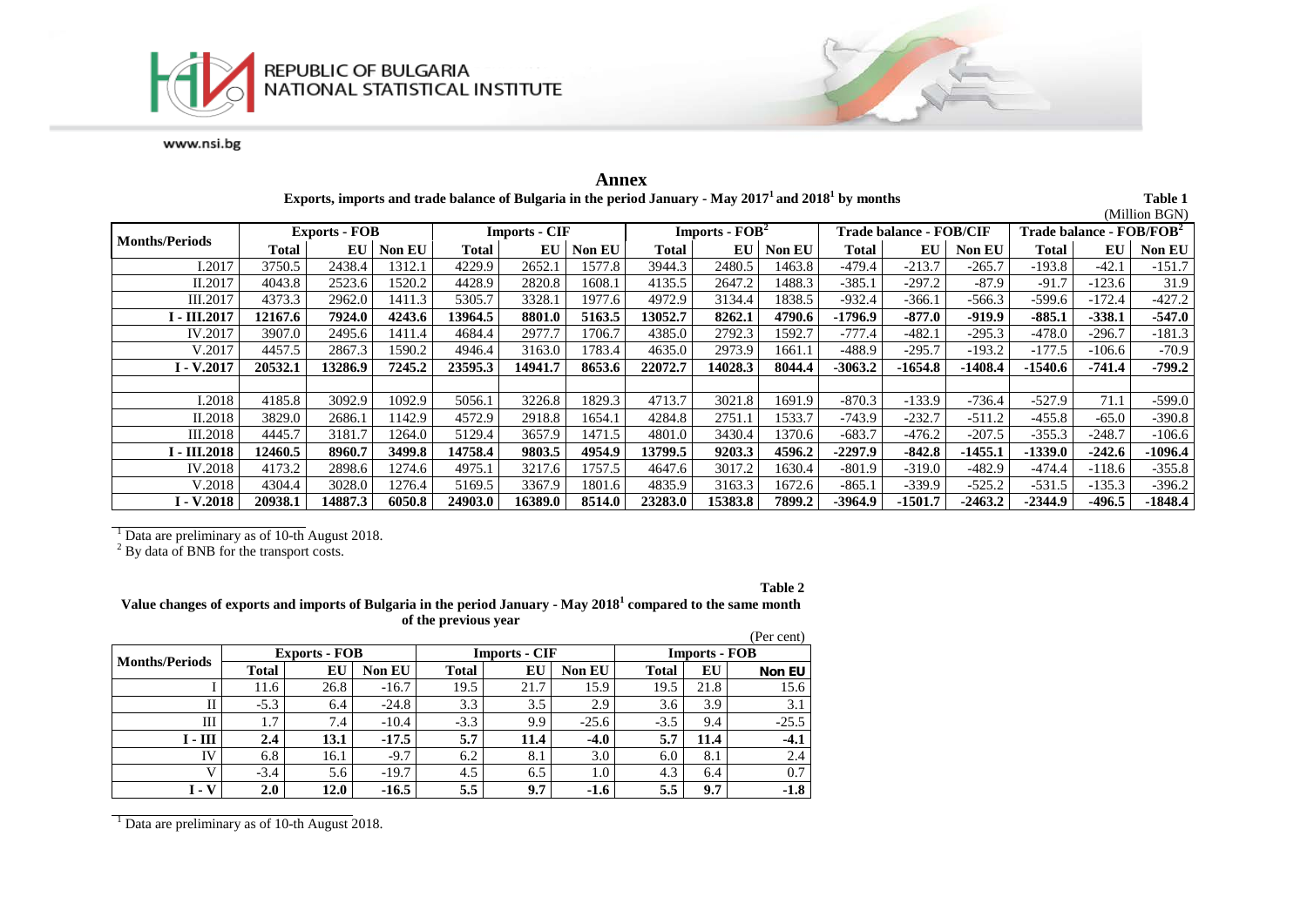

## **Table 3**

# **Exports, imports and trade balance by groups of countries and main partner countries1 of Bulgaria in the period January - May 20172 and 20182**

|                                |                    | <b>Exports - FOB</b> |                                                            |                    | <b>Imports - CIF</b> |                                                         | Trade balance -<br><b>FOB/CIF</b> |           |
|--------------------------------|--------------------|----------------------|------------------------------------------------------------|--------------------|----------------------|---------------------------------------------------------|-----------------------------------|-----------|
| <b>Countries and groups of</b> | 2017               | 2018                 | <b>Change</b><br>compared                                  | 2017               | 2018                 | <b>Change</b><br>compared                               | 2017                              | 2018      |
| countries                      | <b>Million BGN</b> |                      | to the same<br>period of<br>the<br>previous<br>year - $\%$ | <b>Million BGN</b> |                      | to the same<br>period of<br>the<br>previous<br>year - % | <b>Million BGN</b>                |           |
| <b>Total</b>                   | 20532.1            | 20938.1              | 2.0                                                        | 23595.3            | 24903.0              | 5.5                                                     | $-3063.2$                         | $-3964.9$ |
| EU                             | 13286.9            | 14887.3              | 12.0                                                       | 14941.7            | 16389.0              | 9.7                                                     | $-1654.8$                         | $-1501.7$ |
| Austria                        | 401.9              | 413.8                | 3.0                                                        | 580.3              | 615.3                | 6.0                                                     | $-178.4$                          | $-201.5$  |
| Belgium                        | 724.8              | 664.7                | $-8.3$                                                     | 491.2              | 504.3                | 2.7                                                     | 233.6                             | 160.4     |
| Croatia                        | 87.1               | 109.3                | 25.5                                                       | 61.7               | 77.6                 | 25.8                                                    | 25.4                              | 31.7      |
| Cyprus                         | 57.8               | 79.5                 | 37.5                                                       | 27.9               | 146.7                | 425.8                                                   | 29.9                              | $-67.2$   |
| Czech Republic                 | 405.6              | 451.4                | 11.3                                                       | 503.3              | 564.6                | 12.2                                                    | $-97.7$                           | $-113.2$  |
| Denmark                        | 126.2              | 143.3                | 13.5                                                       | 114.3              | 118.0                | 3.2                                                     | 11.9                              | 25.3      |
| Estonia                        | 20.8               | 23.0                 | 10.6                                                       | 14.3               | 20.2                 | 41.3                                                    | 6.5                               | 2.8       |
| Finland                        | 31.7               | 40.9                 | 29.0                                                       | 42.6               | 56.3                 | 32.2                                                    | $-10.9$                           | $-15.4$   |
| France                         | 844.2              | 891.1                | 5.6                                                        | 699.7              | 736.8                | 5.3                                                     | 144.5                             | 154.3     |
| Germany                        | 2885.8             | 3501.9               | 21.3                                                       | 2852.1             | 3206.2               | 12.4                                                    | 33.7                              | 295.7     |
| Greece                         | 1321.9             | 1450.0               | 9.7                                                        | 1014.4             | 1068.7               | 5.4                                                     | 307.5                             | 381.3     |
| Hungary                        | 357.8              | 369.8                | 3.4                                                        | 827.9              | 893.5                | 7.9                                                     | $-470.1$                          | $-523.7$  |
| Ireland                        | 35.3               | 40.1                 | 13.6                                                       | 91.6               | 100.7                | 9.9                                                     | $-56.3$                           | $-60.6$   |
| Italy                          | 1754.4             | 1928.4               | 9.9                                                        | 1775.7             | 1904.1               | 7.2                                                     | $-21.3$                           | 24.3      |
| Latvia                         | 22.2               | 29.5                 | 32.9                                                       | 31.3               | 32.4                 | 3.5                                                     | $-9.1$                            | $-2.9$    |
| Lithuania                      | 54.5               | 56.5                 | 3.7                                                        | 35.1               | 41.4                 | 17.9                                                    | 19.4                              | 15.1      |
| Luxembourg                     | 6.3                | 6.2                  | $-1.6$                                                     | 89.0               | 51.2                 | $-42.5$                                                 | $-82.7$                           | $-45.0$   |
| Malta                          | 17.6               | 18.2                 | 3.4                                                        | 10.3               | 76.2                 | 639.8                                                   | 7.3                               | $-58.0$   |
| Netherlands                    | 532.0              | 577.1                | 8.5                                                        | 827.5              | 934.8                | 13.0                                                    | $-295.5$                          | $-357.7$  |
| Poland                         | 503.7              | 549.4                | 9.1                                                        | 844.5              | 755.3                | $-10.6$                                                 | $-340.8$                          | $-205.9$  |
| Portugal                       | 67.3               | 63.0                 | $-6.4$                                                     | 48.9               | 83.8                 | 71.4                                                    | 18.4                              | $-20.8$   |
| Romania                        | 1620.5             | 1807.2               | 11.5                                                       | 1724.9             | 1766.7               | 2.4                                                     | $-104.4$                          | 40.5      |
| Slovakia                       | 150.4              | 165.5                | 10.0                                                       | 304.4              | 317.8                | 4.4                                                     | $-154.0$                          | $-152.3$  |
| Slovenia                       | 151.4              | 147.4                | $-2.6$                                                     | 172.4              | 186.3                | 8.1                                                     | $-21.0$                           | $-38.9$   |
| Spain                          | 349.8              | 512.4                | 46.5                                                       | 1139.8             | 1509.7               | 32.5                                                    | $-790.0$                          | $-997.3$  |
| Sweden                         | 169.4              | 193.9                | 14.5                                                       | 154.9              | 174.6                | 12.7                                                    | 14.5                              | 19.3      |
| <b>United Kingdom</b>          | 504.5              | 530.6                | 5.2                                                        | 389.8              | 394.3                | 1.2                                                     | 114.7                             | 136.3     |
| Not specified                  | 82.0               | 123.2                | 50.2                                                       | 71.9               | 51.5                 | $-28.4$                                                 | 10.1                              | 71.7      |

<sup>1</sup> Partner country:

- In case of imports (or arrivals) is the country (or Member State) of consignment of the goods. <sup>2</sup> Data are preliminary as of 10-th August 2018.

<sup>-</sup> In case of exports (or dispatches) is the country (or Member State) of final destination of the goods.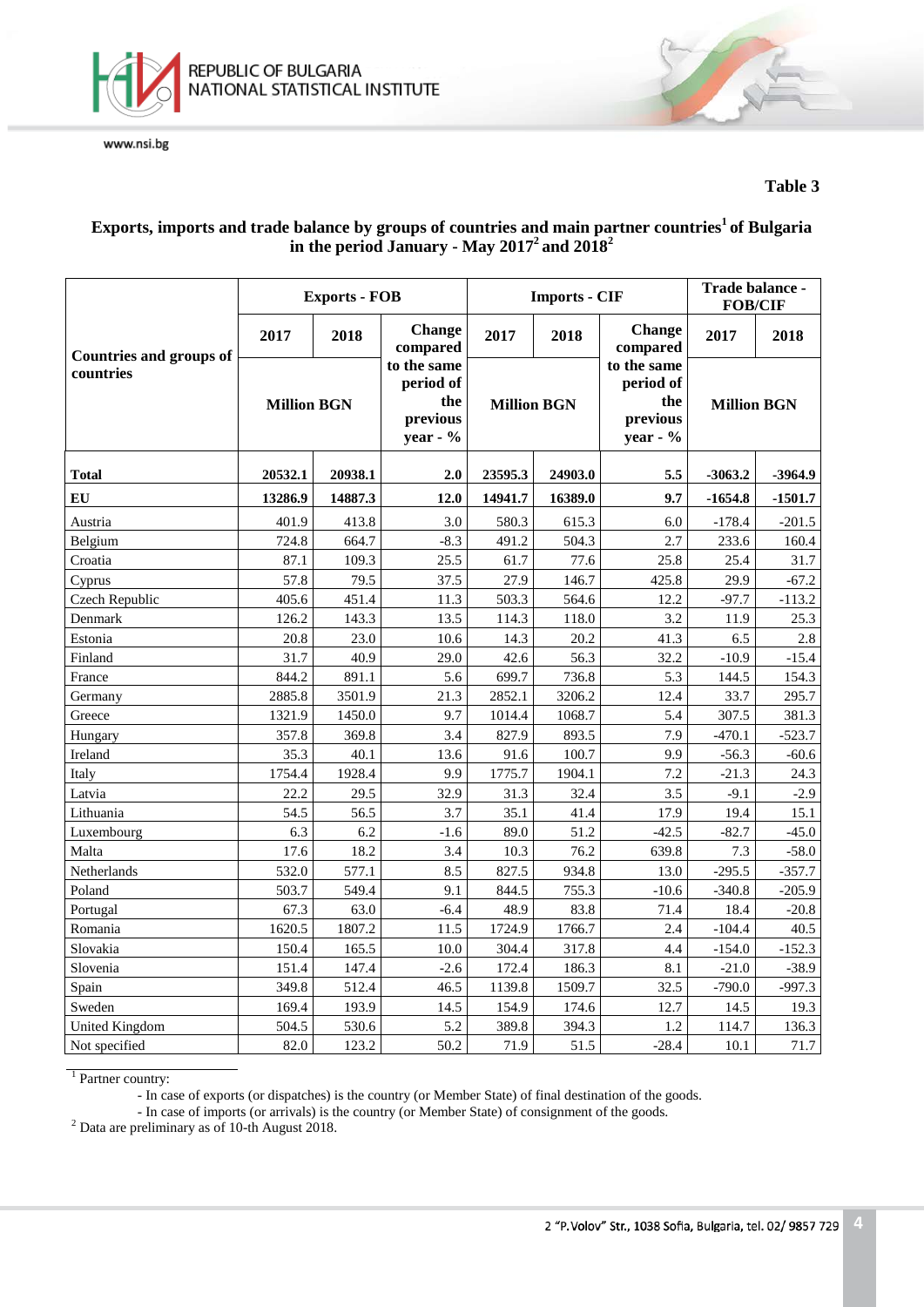

#### **Table 3**

## **Exports, imports and trade balance by groups of countries and main partner countries1 of Bulgaria in the period January - May 20172 and 20182**

(Continued)

|                                      |                    | <b>Exports - FOB</b> |                                                           |                    | <b>Imports - CIF</b> |                                                            | Trade balance -<br><b>FOB/CIF</b> |           |
|--------------------------------------|--------------------|----------------------|-----------------------------------------------------------|--------------------|----------------------|------------------------------------------------------------|-----------------------------------|-----------|
|                                      | 2017               | 2018                 | <b>Change</b><br>compared                                 | 2017               | 2018                 | <b>Change</b><br>compared                                  | 2017                              | 2018      |
| Countries and groups of<br>countries | <b>Million BGN</b> |                      | to the same<br>period of<br>the<br>previous<br>year - $%$ | <b>Million BGN</b> |                      | to the same<br>period of<br>the<br>previous<br>year - $\%$ | <b>Million BGN</b>                |           |
| <b>Non EU countries</b>              | 7245.2             | 6050.8               | $-16.5$                                                   | 8653.6             | 8514.0               | $-1.6$                                                     | $-1408.4$                         | $-2463.2$ |
| CIS <sup>3</sup>                     | 595.2              | 557.3                | $-6.4$                                                    | 2825.6             | 2557.6               | $-9.5$                                                     | $-2230.4$                         | $-2000.3$ |
| of which:                            |                    |                      |                                                           |                    |                      |                                                            |                                   |           |
| Kazakhstan                           | 17.0               | 16.7                 | $-1.8$                                                    | 17.7               | 4.2                  | $-76.3$                                                    | $-0.7$                            | 12.5      |
| <b>Russian Federation</b>            | 390.2              | 305.1                | $-21.8$                                                   | 2392.2             | 2066.1               | $-13.6$                                                    | $-2002.0$                         | $-1761.0$ |
| Ukraine                              | 88.7               | 127.4                | 43.6                                                      | 327.2              | 395.6                | 20.9                                                       | $-238.5$                          | $-268.2$  |
| OECD <sup>4</sup>                    | 2331.9             | 2150.2               | $-7.8$                                                    | 2185.7             | 2381.2               | 8.9                                                        | 146.2                             | $-231.0$  |
| of which:                            |                    |                      |                                                           |                    |                      |                                                            |                                   |           |
| Canada                               | 31.3               | 41.7                 | 33.2                                                      | 44.2               | 60.0                 | 35.7                                                       | $-12.9$                           | $-18.3$   |
| Israel                               | 55.6               | 50.5                 | $-9.2$                                                    | 36.4               | 40.7                 | 11.8                                                       | 19.2                              | 9.8       |
| Japan                                | 26.9               | 30.1                 | 11.9                                                      | 81.0               | 105.2                | 29.9                                                       | $-54.1$                           | $-75.1$   |
| Korea, Republic of                   | 25.5               | 43.9                 | 72.2                                                      | 89.2               | 125.2                | 40.4                                                       | $-63.7$                           | $-81.3$   |
| Turkey                               | 1767.6             | 1452.5               | $-17.8$                                                   | 1480.9             | 1553.7               | 4.9                                                        | 286.7                             | $-101.2$  |
| <b>United States</b>                 | 249.5              | 309.7                | 24.1                                                      | 211.1              | 232.1                | 9.9                                                        | 38.4                              | 77.6      |
| EFTA <sup>5</sup>                    | 115.5              | 158.8                | 37.5                                                      | 193.1              | 205.7                | 6.5                                                        | $-77.6$                           | $-46.9$   |
| of which:                            |                    |                      |                                                           |                    |                      |                                                            |                                   |           |
| Norway                               | 22.4               | 31.5                 | 40.6                                                      | 33.7               | 22.6                 | $-32.9$                                                    | $-11.3$                           | 8.9       |
| Switzerland                          | 91.7               | 125.5                | 36.9                                                      | 157.0              | 180.3                | 14.8                                                       | $-65.3$                           | $-54.8$   |

 $1$  Partner country:

- In case of exports (or dispatches) is the country (or Member State) of final destination of the goods.

- In case of imports (or arrivals) is the country (or Member State) of consignment of the goods.

<sup>2</sup> Data are preliminary as of 10-th August 2018.<br><sup>3</sup> CIS includes: Azerbaijan; Armenia; Belarus; Kazakhstan; Kyrgyz Republic; Moldova, Republic of; Russian Federation; Tajikistan; Turkmenistan; Uzbekistan and Ukraine.

<sup>4</sup> OECD includes: Australia; Virgin Islands (US); United States; Iceland; Canada; Mexico; New Zealand; Norway; Korea, Republic of; Turkey; Switzerland; Japan; Israel and Chile. <sup>5</sup> EFTA includes: Norway; Switzerland; Iceland and Liechtenstein.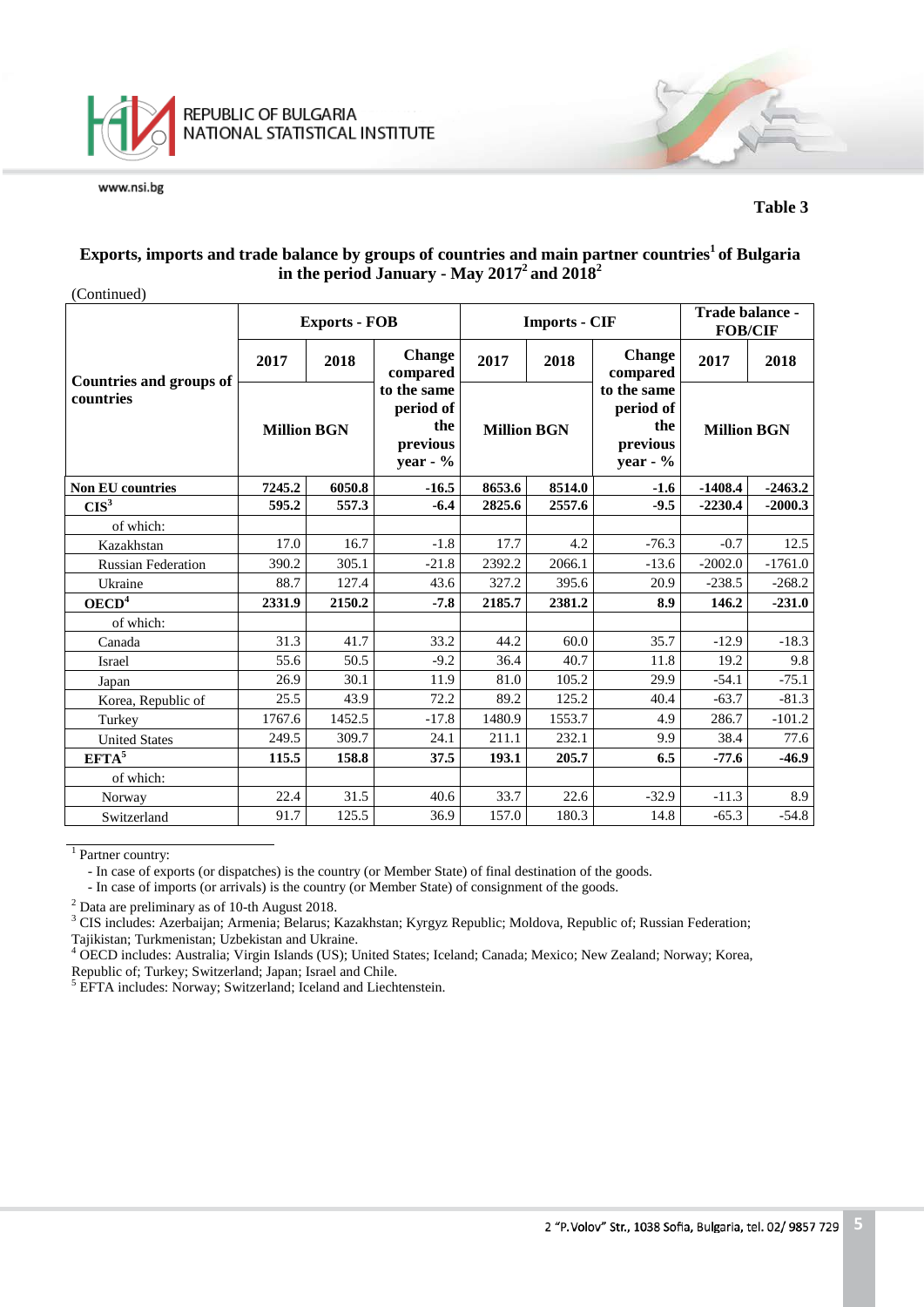

#### **Table 3**

### **Exports, imports and trade balance by groups of countries and main partner countries1 of Bulgaria in the period January - May 20172 and 20182**

| (Continued and end)                      |                    |                      |                                                            |                    |                      |                                                            |                                   |                   |  |  |
|------------------------------------------|--------------------|----------------------|------------------------------------------------------------|--------------------|----------------------|------------------------------------------------------------|-----------------------------------|-------------------|--|--|
|                                          |                    | <b>Exports - FOB</b> |                                                            |                    | <b>Imports - CIF</b> |                                                            | Trade balance -<br><b>FOB/CIF</b> |                   |  |  |
| <b>Countries and groups of</b>           | 2017               | 2018                 | <b>Change</b><br>compared                                  | 2017               | 2018                 | <b>Change</b><br>compared                                  | 2017                              | 2018              |  |  |
| countries                                | <b>Million BGN</b> |                      | to the same<br>period of<br>the<br>previous<br>year - $\%$ | <b>Million BGN</b> |                      | to the same<br>period of<br>the<br>previous<br>year - $\%$ | <b>Million BGN</b>                |                   |  |  |
| <b>Countries not included</b>            |                    |                      |                                                            |                    |                      |                                                            |                                   |                   |  |  |
| in the upper groups                      |                    |                      |                                                            |                    |                      |                                                            |                                   |                   |  |  |
| Albania                                  | 55.6               | 67.5                 | 21.4                                                       | 13.7               | 10.5                 | $-23.4$                                                    | 41.9                              | 57.0              |  |  |
| Bosnia and Herzegovina                   | 60.6               | 48.6                 | $-19.8$                                                    | 33.7               | 14.9                 | $-55.8$                                                    | 26.9                              | 33.7              |  |  |
| <b>Brazil</b>                            | 25.8               | 36.9                 | 43.0                                                       | 17.1               | 25.7                 | 50.3                                                       | 8.7                               | 11.2              |  |  |
| China                                    | 514.4              | 459.3                | $-10.7$                                                    | 880.8              | 1023.5               | 16.2                                                       | $-366.4$                          | $-564.2$          |  |  |
| Egypt                                    | 389.0              | 70.7                 | $-81.8$                                                    | 469.0              | 184.6                | $-60.6$                                                    | $-80.0$                           | $-113.9$          |  |  |
| Former Yugoslav<br>Republic of Macedonia | 316.5              | 337.0                | 6.5                                                        | 240.5              | 262.9                | 9.3                                                        | 76.0                              | 74.1              |  |  |
| Georgia                                  | 111.8              | 115.9                | 3.7                                                        | 223.7              | 304.1                | 35.9                                                       | $-111.9$                          | $-188.2$          |  |  |
| India                                    | 110.9              | 78.1                 | $-29.6$                                                    | 114.0              | 144.5                | 26.8                                                       | $-3.1$                            | $-66.4$           |  |  |
| Indonesia                                | 20.5               | 19.5                 | $-4.9$                                                     | 33.7               | 43.3                 | 28.5                                                       | $-13.2$                           | $-23.8$           |  |  |
| Iran, Islamic Republic of                | 49.1               | 23.1                 | $-53.0$                                                    | $\overline{71.6}$  | 27.8                 | $-61.2$                                                    | $-22.5$                           | $-4.7$            |  |  |
| Peru                                     | 10.3               | 7.8                  | $-24.3$                                                    | 22.6               | 26.6                 | 17.7                                                       | $-12.3$                           | $-18.8$           |  |  |
| Serbia                                   | 350.2              | 366.2                | 4.6                                                        | 475.7              | 499.0                | 4.9                                                        | $-125.5$                          | $-132.8$          |  |  |
| Singapore                                | 161.7              | 120.7                | $-25.4$                                                    | 26.5               | 35.0                 | 32.1                                                       | 135.2                             | 85.7              |  |  |
| South Africa                             | 35.0               | 72.0                 | 105.7                                                      | 32.4               | 34.8                 | 7.4                                                        | 2.6                               | $\overline{37.2}$ |  |  |
| Syrian Arab Republic                     | 24.8               | 14.8                 | $-40.3$                                                    | 0.1                | 0.3                  | 200.0                                                      | 24.7                              | 14.5              |  |  |
| Taiwan                                   | 18.1               | 22.4                 | 23.8                                                       | 86.4               | 85.1                 | $-1.5$                                                     | $-68.3$                           | $-62.7$           |  |  |
| United Arab Emirates                     | 167.6              | 75.0                 | $-55.3$                                                    | 24.1               | 25.4                 | 5.4                                                        | 143.5                             | 49.6              |  |  |
| Viet Nam                                 | 18.9               | 17.7                 | $-6.3$                                                     | 35.5               | 37.9                 | 6.8                                                        | $-16.6$                           | $-20.2$           |  |  |

<sup>1</sup> Partner country:

- In case of exports (or dispatches) is the country (or Member State) of final destination of the goods.

- In case of imports (or arrivals) is the country (or Member State) of consignment of the goods.

<sup>2</sup> Data are preliminary as of 10-th August 2018.